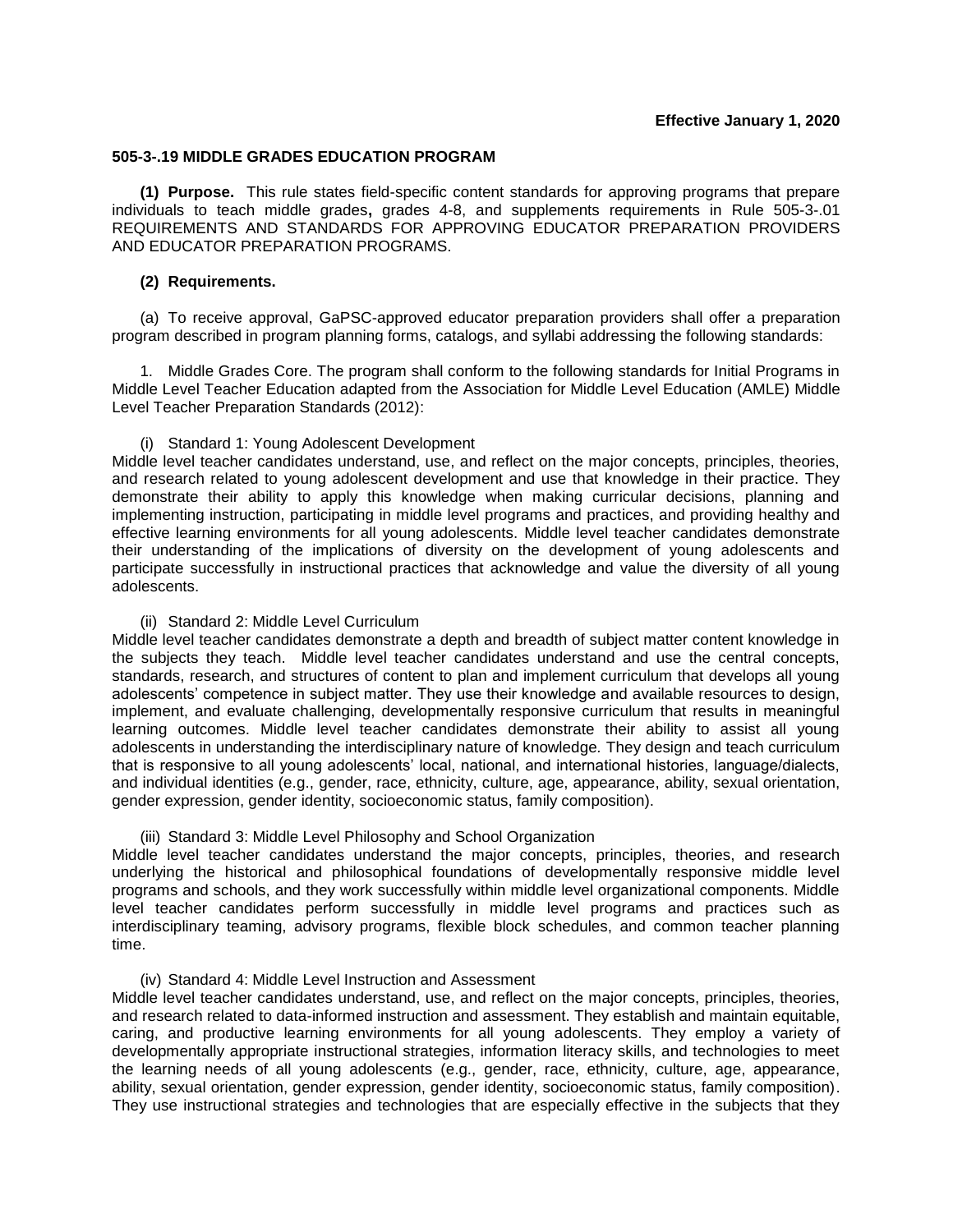teach in ways that encourage exploration, creativity, and information literacy skills (e.g., critical thinking, problem solving, evaluation of information gained) so that young adolescents are actively engaged in their learning. Middle level teacher candidates develop and administer assessments and use them as formative and summative tools for assessing prior learning, implementing effective lessons, reflecting on young adolescent learning, and adjusting instruction based on the knowledge gained.

(v) Standard 5: Middle Level Professional Roles

Middle level teacher candidates understand their complex roles as teachers of young adolescents. They engage in practices and behaviors that develop their competence as middle level professionals. They are informed advocates for young adolescents and middle level education, and work successfully with colleagues, families, community agencies, and community members. Middle level teacher candidates demonstrate positive dispositions and orientations toward teaching young adolescents and model high standards of ethical behavior and professional competence. They are continuous, collaborative learners who demonstrate knowledgeable, reflective, critical perspectives on their teaching.

2. Reading and Writing. The program shall prepare candidates who understand and apply principles of teaching reading and writing at the middle grades level and who meet the following elements of the standards specified by the International Reading Association (IRA) Standards for Reading Professionals, 2010. This requirement may be met in a separate three (3) semester-hour course, or content may be embedded in courses and experiences throughout the preparation program:

(i) Candidates use knowledge of adolescent literacy development;

(ii) Candidates apply knowledge of the teaching of reading and writing to adolescents;

(iii) Candidates use knowledge of formal and informal literacy assessment strategies in the content areas;

(iv) Candidates apply knowledge of how to meet the needs of students who read at differing levels; and

(v) Candidates demonstrate knowledge of how to facilitate all students' learning from content area texts.

3. Areas of Concentration. Baccalaureate degree programs shall require preparation of candidates in at least two of the following areas of concentration: reading, language arts, mathematics, science, or social science. Post-baccalaureate programs shall require preparation of candidates in at least one of the following areas of concentration: reading, language arts, mathematics, science, or social science.

(i) An area of concentration shall be defined as a minimum of fifteen semester hours of content that meet the standards of the appropriate national specialized professional association, as described below;

(ii) A course taken to meet the requirements of Standard 2 (above) may be counted toward the fifteen semester hours required for the reading concentration;

(iii) A course taken to meet the requirements of Standard 2 (above) may be counted toward the fifteen semester hours required for the language arts concentration; and

(iv) Reading Concentration**.** Programs that prepare middle grades teachers in the concentration area of reading shall meet the following standards for classroom teachers of reading published by the International Reading Association (equivalent to the Reading In-Field Endorsement; see [Rule 505-3-.](http://www.gapsc.com/Rules/Current/EducatorPreparation/505-3-.75.pdf)**96** [READING ENDORSEMENT PROGRAM\)](http://www.gapsc.com/Rules/Current/EducatorPreparation/505-3-.75.pdf):

(I) Candidates understand the theoretical and evidence-based foundations of reading and writing processes and instruction: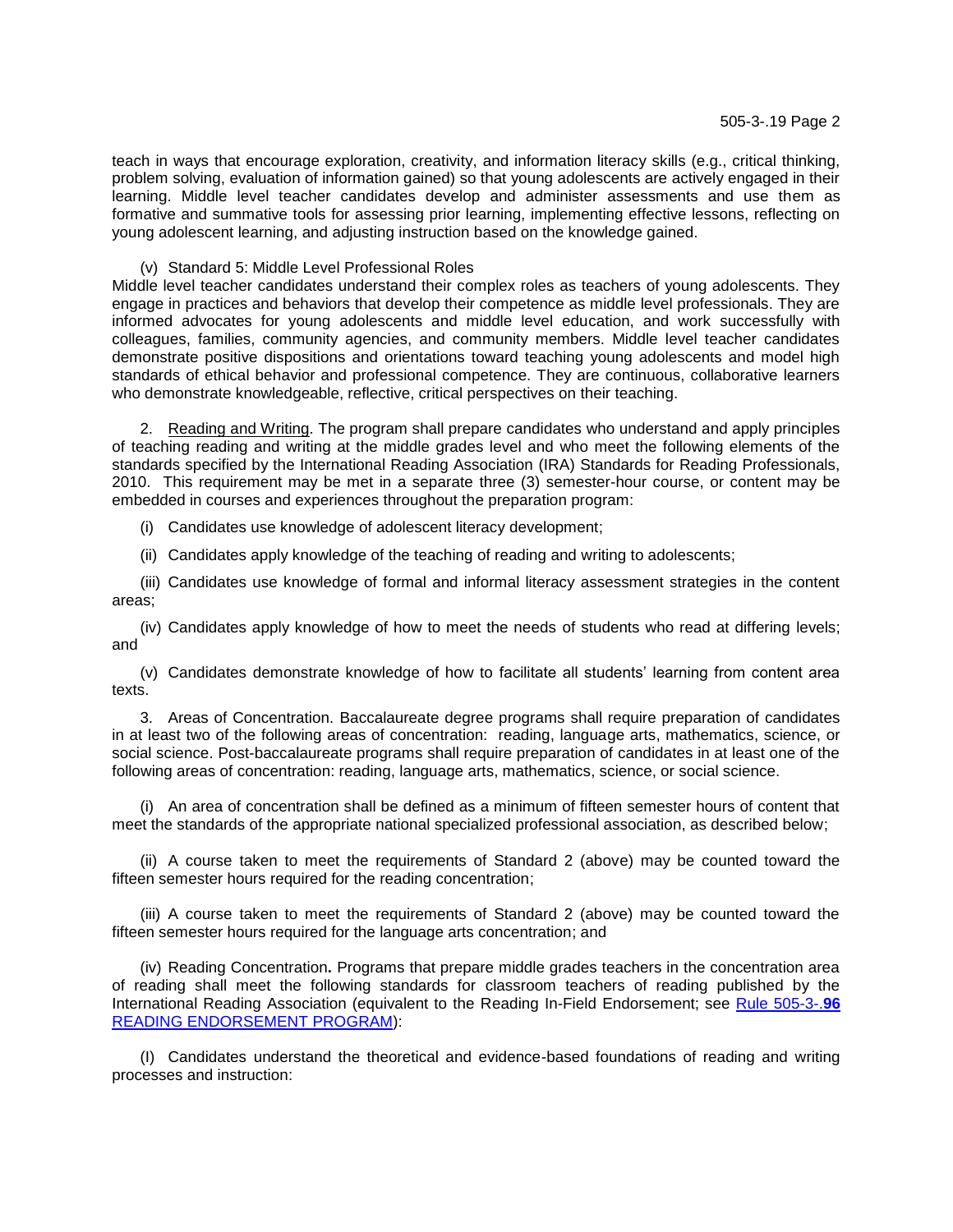I. Candidates understand major theories and empirical research that describe the cognitive, linguistic, motivational, and socio-cultural foundations of reading, and writing development, processes and components, including word recognition, language comprehension, strategic knowledge, and readingwriting connections:

A. Candidates read the scholarship of the reading profession and recognize the theoretical knowledge base about the reading and writing of adolescents;

B. Candidates explain major theories of reading and writing processes and development in adolescents using supporting research evidence, including the relationship between culture and the native language of English learners as a support system in their learning to read and write in English;

C. Candidates explain language and reading development during adolescence (e.g., word description, language comprehension, strategic knowledge, and reading-writing connections) with supporting evidence from theory and research; and

D. Candidates explain the research and theory of learning environments that support individual motivation to read and write.

II. Candidates understand the role of professional judgment and practical knowledge for improving all students' reading development and achievement:

A. Candidates show fair-mindedness, empathy, and ethical behavior in literacy instruction and when working with other professionals;

B. Candidates use multiple sources of information to guide instructional planning to improve reading achievement for all students;

C. Candidates understand the historically shared knowledge of the profession and changes over time in the perceptions of reading and writing development, processes and components; and

D. Candidates Identify major milestones in reading scholarship and interpret them in light of the current social context.

(II) Candidates use instructional approaches, materials, and an integrated, comprehensive, balanced curriculum to support student learning in reading and writing:

I. Candidates use foundational knowledge to design or implement an integrated, comprehensive and balanced curriculum:

A. Candidates explain how the reading and writing curriculum is related to local, state, national and professional standards;

B. Candidates implement the curriculum based on students' prior knowledge, world experiences, and interests;

C. Candidates evaluate the curriculum to ensure that instructional goals and objectives are met; and

D. Candidates work with the team or department to help ensure interdisciplinary connections in traditional print, digital, and online contexts.

II. Candidates use appropriate and varied instructional approaches, including those that develop word recognition, language comprehension, strategic knowledge, and reading-writing connections: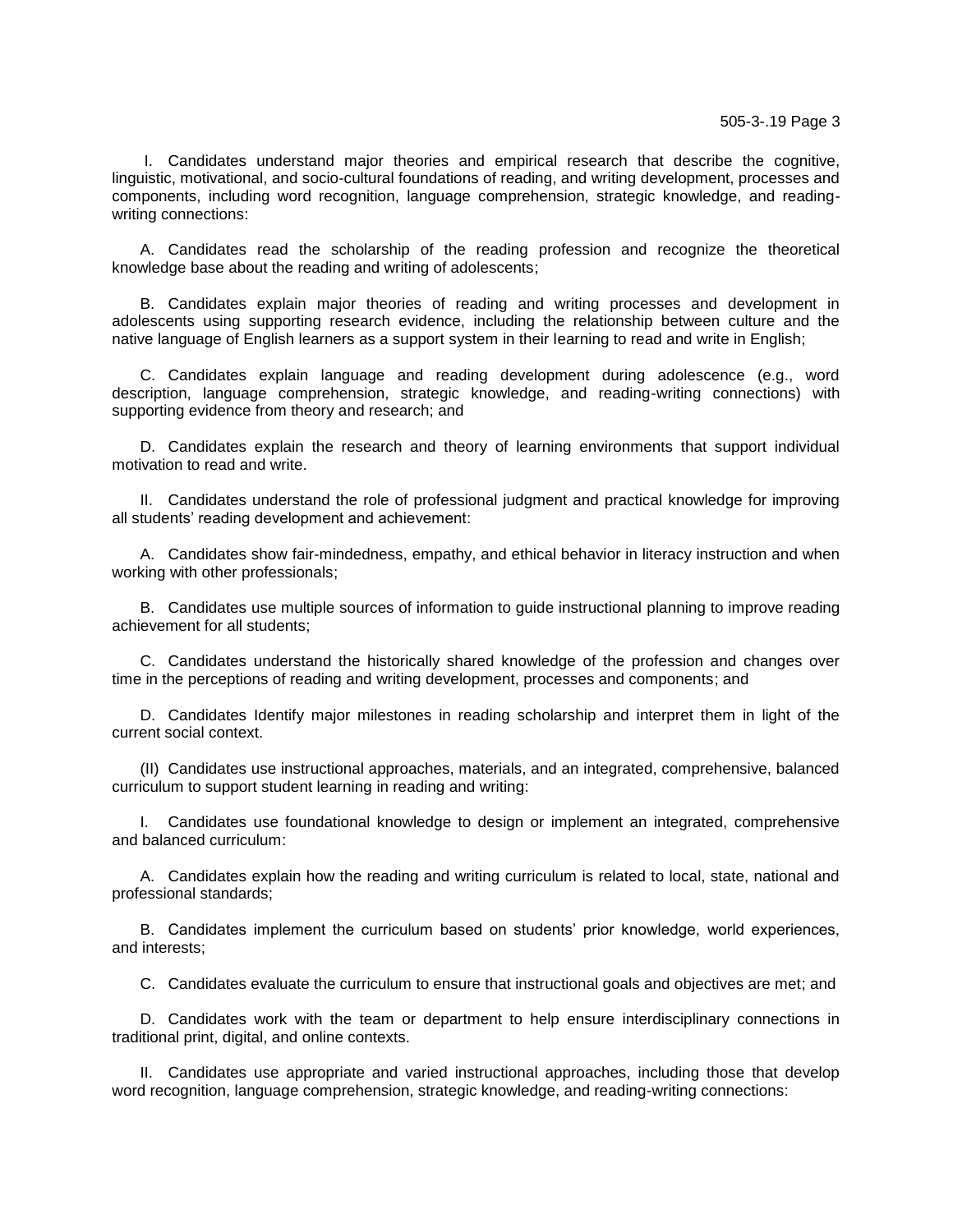A. Candidates select and implement instructional approaches that are evidence based and meet student needs;

B. Candidates differentiate instructional approaches to meet students' reading and writing needs in all content areas;

C. Candidates implement and evaluate instruction in each of the following areas as appropriate: concepts of print, phonemic awareness, phonics, vocabulary, comprehension, fluency, critical thinking, motivation, and writing;

D. Candidates incorporate traditional print, digital, and online resources as instructional tools to enhance student learning; and

E. Candidates adapt instructional approaches and materials to meet the language-proficiency needs of English learners.

III. Candidates use a wide range of texts (e.g., narrative, expository and poetry) from traditional print, digital, and online resources:

A. Candidates, guided by evidence-based rationale, select and use quality traditional print, digital, and online resources;

B. Candidates identify the resources necessary to build an accessible, multilevel, and diverse classroom library including traditional print, digital, and online resources; and

C. Candidates demonstrate knowledge about various materials including those specifically for adolescent learners and their uses.

(III) Candidates use a variety of assessment tools and practices to plan and evaluate effective reading and writing instruction:

I. Candidates understand types of assessment and their purposes, strengths, and limitations:

A. Candidates demonstrate an understanding of established purposes for assessing student performance, including tools for screening, diagnosis, progress monitoring, and measuring outcomes;

B. Candidates describe strengths and limitations of a range of assessment tools and their appropriate uses;

C. Candidates recognize the basic technical adequacy of assessments (e.g., reliability, content and construct validity); and

D. Candidates explain district and state assessment frameworks, proficiency standards, and student benchmarks.

II. Candidates select, develop, administer, and interpret assessments, both traditional print and electronic, for specific purposes:

A. Candidates select or develop appropriate assessment tools to monitor student progress and to analyze instructional effectiveness;

B. Candidates administer classroom and school-based assessments using consistent, fair, and equitable assessment procedures;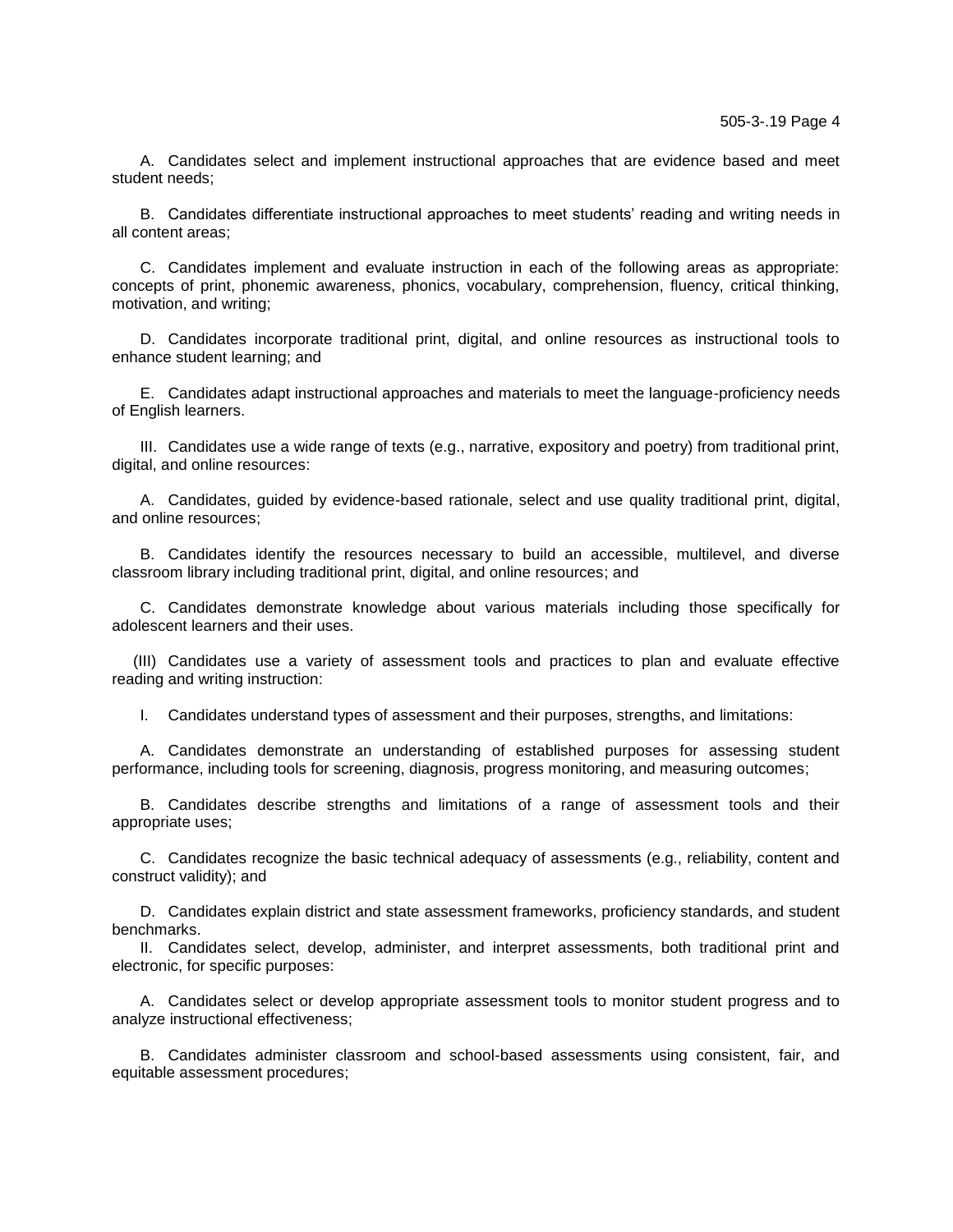C. Candidates interpret and use assessment data to analyze individual, group, and classroom performance and progress; and

D. Candidates collaborate with other teachers and personnel to discuss interpretation of assessment data and their uses in responding to student needs and strengths.

III. Candidates use assessment information to plan and evaluate instruction:

A. Candidates use assessment data to plan instruction systematically and to select appropriate traditional print, digital, and online reading resources;

B. Candidates use assessment data to evaluate students' responses to instruction and to develop relevant next steps for teaching;

C. Candidates interpret patterns in classroom and individual students' data; and

D. Candidates collaborate with other professionals to modify instruction and to plan and evaluate interventions based on assessment data.

IV. Candidates communicate assessment results and implications to a variety of audiences:

A. Candidates communicate assessment purposes and a summary of results to appropriate audiences (i.e., student, parents or guardians, colleagues, and administrators); and

B. Candidates use assessment data and student work samples to discuss relevant implications and goals for reading and writing instruction.

(IV) Candidates create and engage their students in literacy practices that develop awareness, understanding, respect, and a valuing of differences in our society:

I. Candidates recognize, understand, and value the forms of diversity that exist in society and their importance in learning to read and write;

A. Candidates demonstrate an understanding of the ways in which diversity can be used to strengthen a literate society, making it more productive, more adaptable to change, and more equitable;

B. Candidates demonstrate an understanding of the impact of urban, suburban and rural environments on local culture, language and learning to read and write;

C. Candidates demonstrate an understanding of the ways in which the various forms of diversity interact with reading and writing development; and

D. Candidates demonstrate an understanding of the relationship between first- and second-language acquisition and literacy development.

II. Candidates use a literacy curriculum and engage in instructional practices that positively impact students' knowledge, beliefs and engagement with the features of diversity:

A. Candidates assess the various forms of diversity that exist in students as well as in the surrounding community;

B. Candidates provide differentiated instruction and instructional materials including traditional print, digital and online resources that capitalize on diversity; and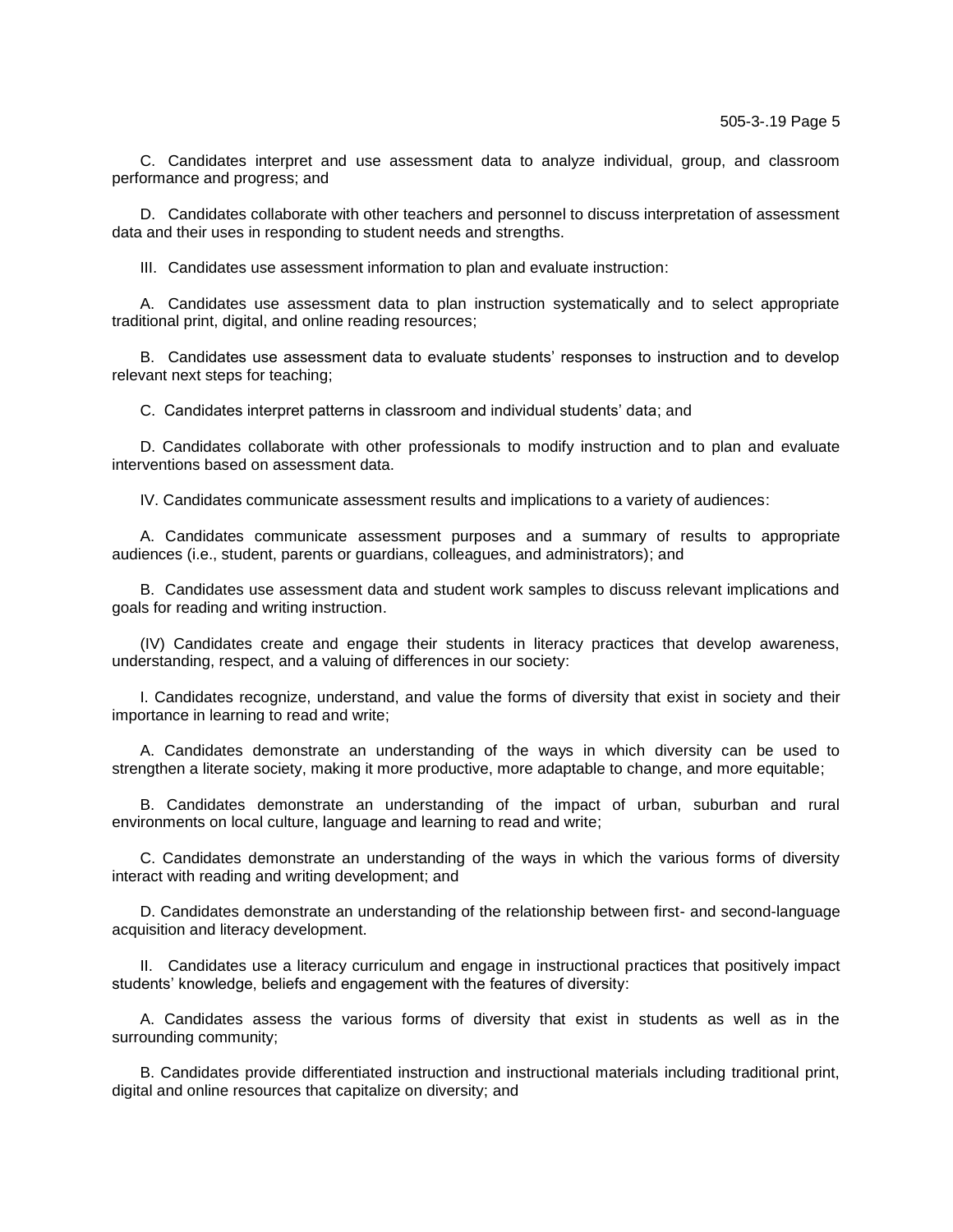C. Candidates provide instruction and instructional formats that engage students as agents of their own learning.

III. Candidates develop and implement strategies to advocate for equity:

A. Candidates provide students with linguistic, academic, and cultural experiences that link their communities with the school;

B. Candidates advocate for change in societal practices and institutional structures that are inherently biased or prejudiced against certain groups; and

C. Candidates demonstrate how issues of inequity and opportunities for social justice activism and resiliency can be incorporated into the literacy curriculum.

(V) Candidates create a literate environment that fosters reading and writing by integrating foundational knowledge, instructional practices, approaches and methods, curriculum materials, and the appropriate use of assessments:

I. Candidates design the physical environment to optimize students' use of traditional print, digital, and online resources in reading and writing instruction:

A. Candidates arrange their classrooms to provide easy access to books, other instructional materials, and specific areas designed for a variety of individual, small group and whole-class activities; and

B. Candidates modify the arrangements to accommodate students' changing needs.

II. Candidates design a social environment that is low-risk, includes choice, motivation, and scaffolded support to optimize students' opportunities for learning to read and write:

A. Candidates demonstrate a respectful attitude toward all learners and understand the roles for choice, motivation and scaffolded support in creating low-risk and positive social environments;

B. Candidates model and teach students routines for establishing and maintaining positive social environments (e.g., appropriate ways to interact with each other and adults); and

C. Candidates create supportive environments where English learners are encouraged and given many opportunities to use English.

III. Candidates use routines to support reading and writing instruction (e.g., time allocation, transitions from one activity to another, discussions and peer feedback):

A. Candidates understand the role of routines in creating and maintaining positive learning environments for reading and writing instruction using traditional print, digital and online resources; and

B. Candidates create and use routines to support instructional and social goals (e.g., regular steps for sharing and responding to stories, formats for reporting, and efficient transitions among activities, spaces and online resources).

IV. Candidates use a variety of classroom configurations (i.e., whole class, small group, and individual) to differentiate instruction:

A. Candidates use evidence-based rationale to make and monitor flexible instructional grouping options for students;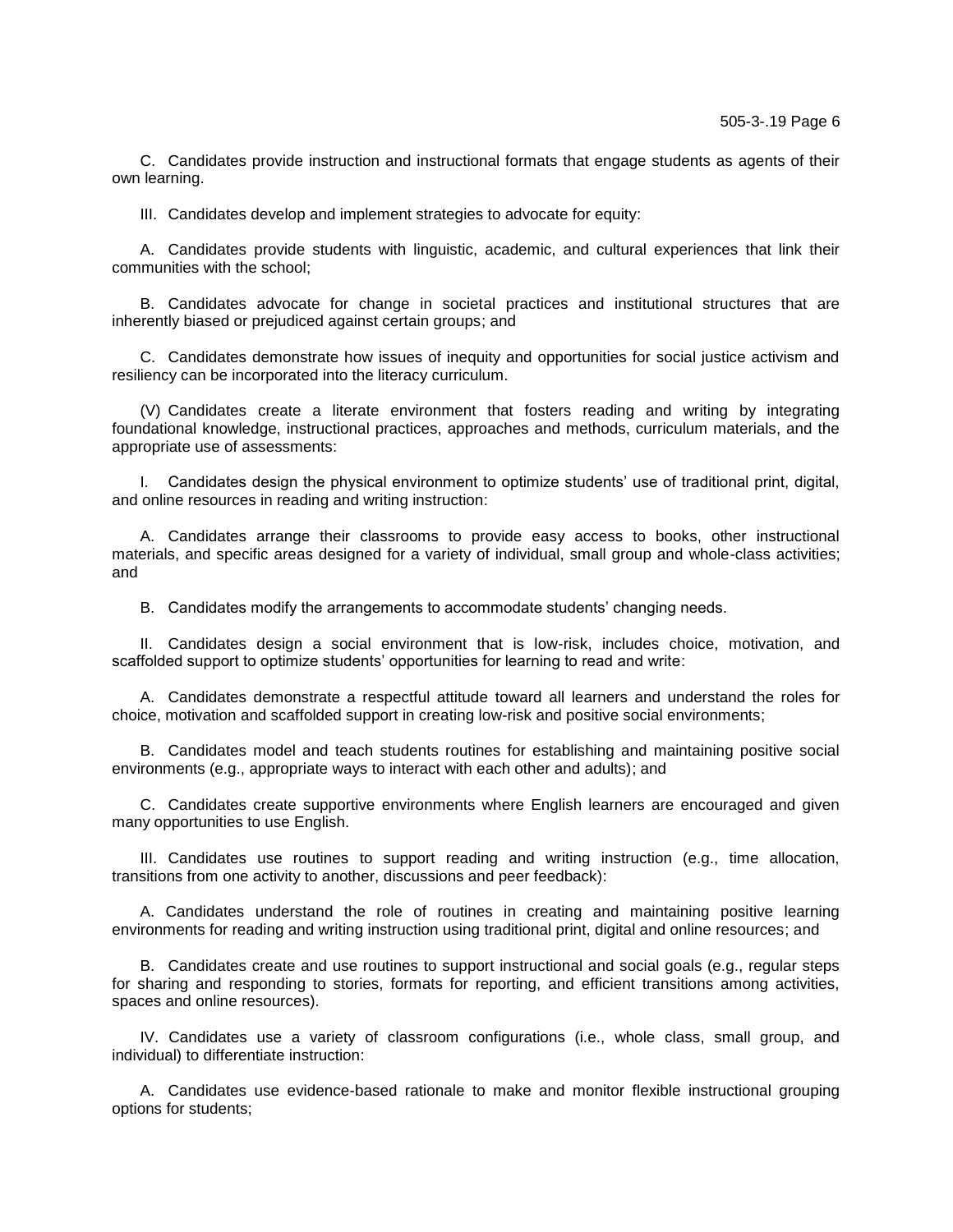B. Candidates model and scaffold procedures so students learn to work effectively in a variety of classroom configurations and activities; and

C. Candidates use various practices to differentiate instruction (e.g., cooperative learning, literature circles, partner work and research/investigation groups).

(VI) Candidates recognize the importance of, demonstrate, and facilitate professional learning and leadership as a career-long effort and responsibility:

I. Candidates demonstrate foundational knowledge of adult learning theories and related research about organizational change, professional development, and school culture:

A. Candidates demonstrate awareness of the factors that influence adult learning, organizational change, professional development, and school culture.

II. Candidates display positive dispositions related to their own reading and writing, the teaching of reading and writing, and pursue the development of individual professional knowledge and behaviors:

A. Candidates display reading and writing behaviors and serve as a model to students;

B. Candidates promote student appreciation of the value of reading traditional print, digital and online resources in and out of school;

C. Candidates join and participate in professional literacy organizations, symposia, conferences and workshops;

D. Candidates work collaboratively and successfully with families, colleagues and community members to support students' reading and writing;

E. Candidates demonstrate effective use of technology for improving student learning;

F. Candidates identify specific questions and goals about the teaching of reading and writing and plan specific strategies for finding answers to questions; and

G. Candidates implement plans and use results for their own professional growth.

III. Candidates participate in, design, facilitate, lead, and evaluate effective and differentiated professional development programs:

A. Candidates recognize the importance of professional development for improving reading and writing in schools;

B. Candidates participate individually and with colleagues in professional development programs at the school and district levels; and

C. Candidates apply learning from professional development in instructional practices.

IV. Candidates understand and influence local, state, or national policy decisions:

A. Candidates are informed about important professional issues; and

B. Candidates advocate with various groups (e.g., administrators, school boards, and local, state and federal policymaking bodies) for needed organizational and instructional changes to promote effective literacy instruction.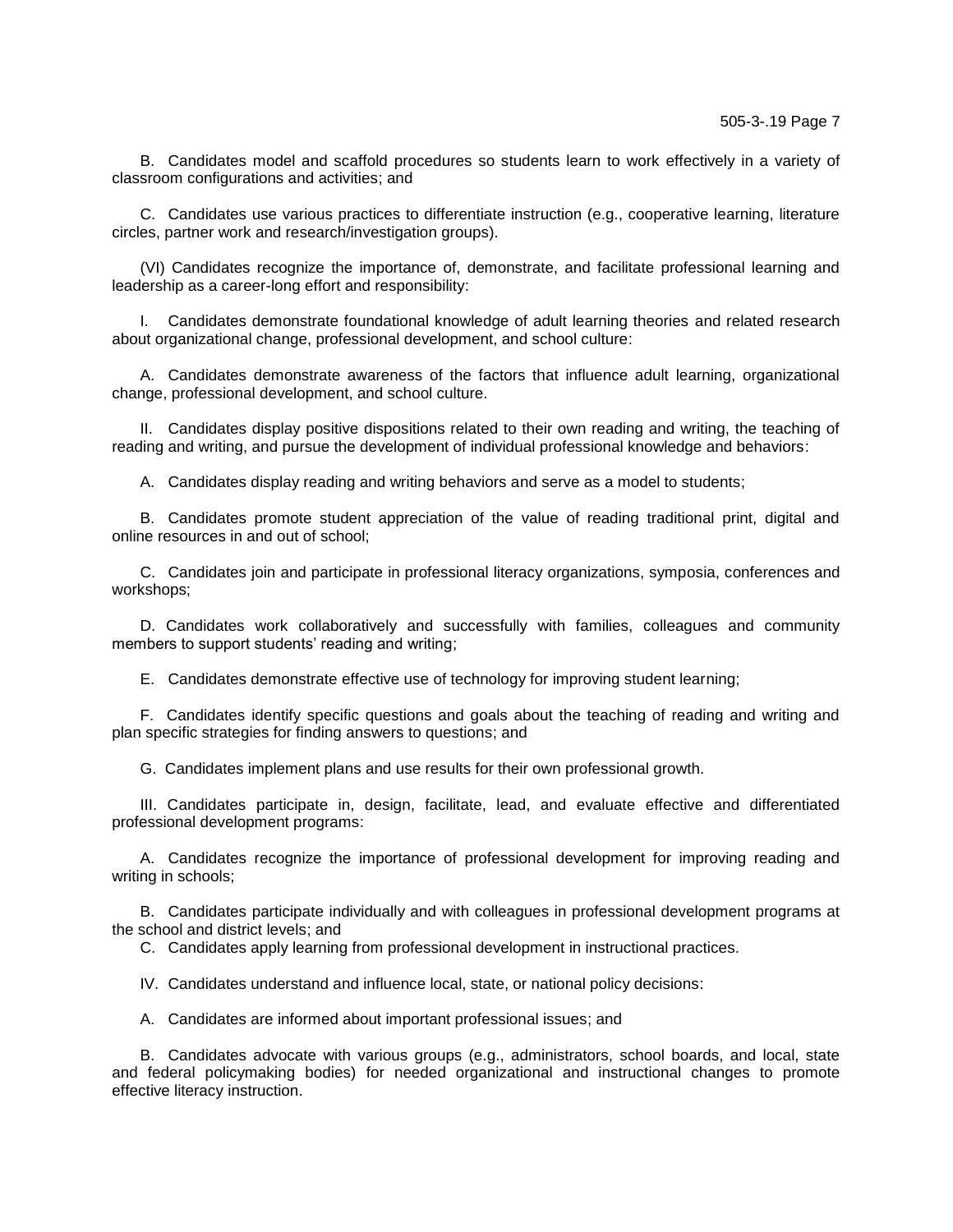(v) Language Arts Concentration. Programs that prepare middle grades teachers in the concentration area of language arts shall meet the following standards published by the National Council of Teachers of English (2012):

## (I). Content Knowledge

I. Candidates demonstrate knowledge of English language arts subject matter content that specifically includes literature and multimedia texts as well as knowledge of the nature of adolescents as readers.

A. Candidates are knowledgeable about texts—print and non-print texts, media texts, classic texts and contemporary texts, including young adult—that represent a range of world literatures, historical traditions, genres, and the experiences of different genders, ethnicities, and social classes; they are able to use literary theories to interpret and critique a range of texts.

B. Candidates are knowledgeable about the processes adolescents use to read texts and make meaning through interaction with a variety of media.

II. Candidates demonstrate knowledge of English language arts subject matter content that specifically includes language and writing as well as knowledge of adolescents as language users.

A. Candidates can compose a range of formal and informal texts taking into consideration the interrelationships among form, audience, context, and purpose; candidates understand that writing is a recursive process; candidates can use contemporary technologies and/or digital media to compose multimodal discourse.

B. Candidates know the conventions of English language as they relate to various rhetorical situations (grammar, usage, and mechanics); they understand the concept of dialect and are familiar with relevant grammar systems (e.g., descriptive and prescriptive); they understand principles of language acquisition; they recognize the influence of English language history on ELA content; and they understand the impact of language on society.

C. Candidates are knowledgeable about processes that adolescents use to compose texts and make meaning through interaction with a variety of media.

## (II). Content Pedagogy: Planning Literature and Reading Instruction in ELA

I. Candidates plan instruction and design assessments for reading and the study of literature to promote learning for all students.

A. Candidates use their knowledge of theory, research, and practice in English Language Arts to plan standards-based, coherent and relevant learning experiences utilizing a range of different texts across genres, periods, forms, authors, cultures, and various forms of media—and instructional strategies that are motivating and accessible to all students, including English language learners, students with special needs, students from diverse language and learning backgrounds, those designated as high achieving, and those at risk of failure.

B. Candidates design a range of authentic assessments (e.g., formal and informal, formative and summative) of reading and literature that demonstrate an understanding of how learners develop and that address interpretive, critical, and evaluative abilities in reading, writing, speaking, listening, viewing, and presenting.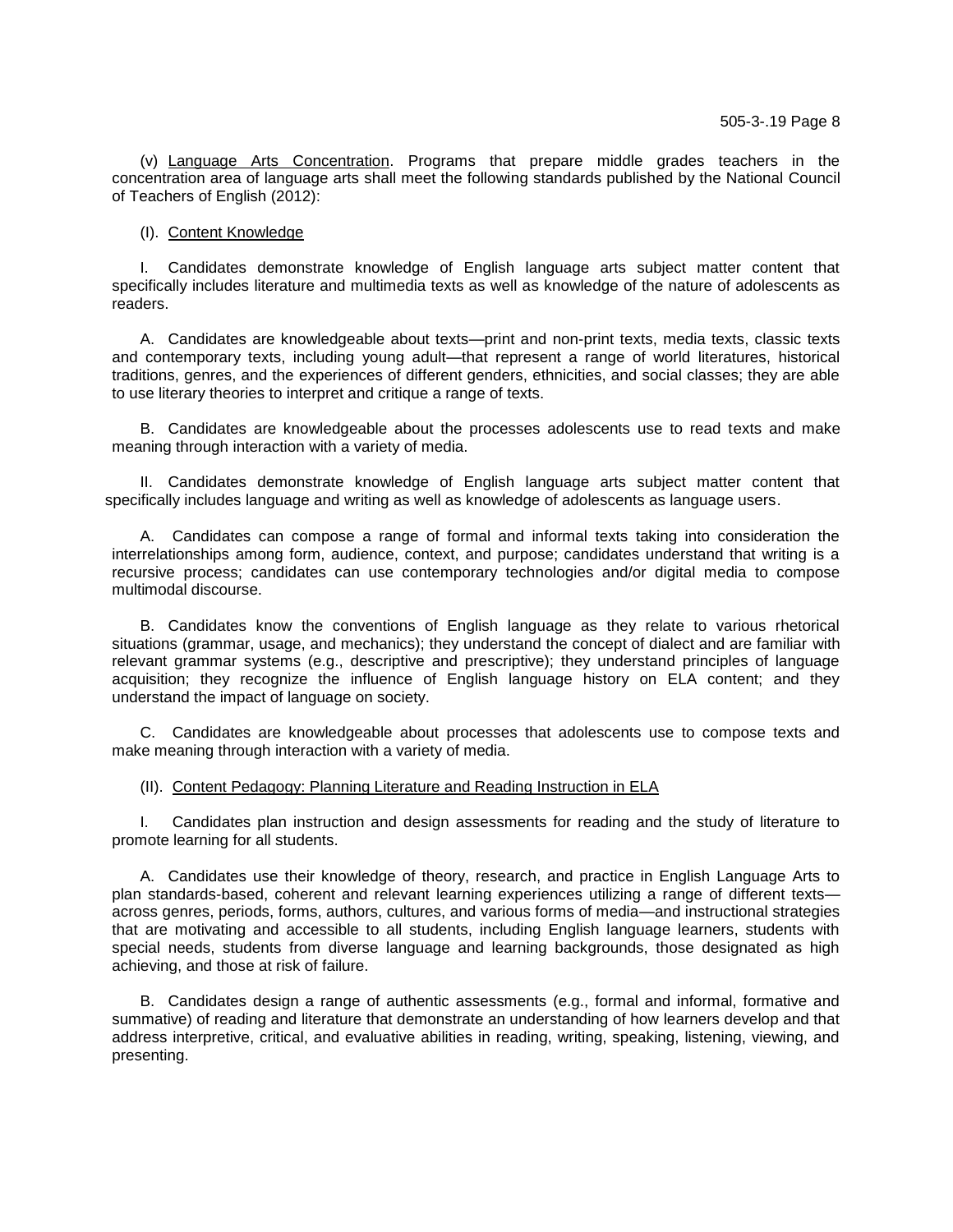C. Candidates plan standards-based, coherent and relevant learning experiences in reading that reflect knowledge of current theory and research about the teaching and learning of reading and that utilize individual and collaborative approaches and a variety of reading strategies.

D. Candidates design or knowledgeably select appropriate reading assessments that inform instruction by providing data about student interests, reading proficiencies, and reading processes.

E. Candidates plan instruction that incorporates knowledge of language—structure, history, and conventions—to facilitate students' comprehension and interpretation of print and non-print texts.

F. Candidates plan instruction which, when appropriate, reflects curriculum integration and incorporates interdisciplinary teaching methods and materials.

#### (III). Content Pedagogy: Planning Composition Instruction in ELA

I. Candidates plan instruction and design assessments for composing texts (i.e., oral, written, and visual) to promote learning for all students.)

A. Candidates use their knowledge of theory, research, and practice in English Language Arts to plan standards-based, coherent and relevant composing experiences that utilize individual and collaborative approaches and contemporary technologies and reflect an understanding of writing processes and strategies in different genres for a variety of purposes and audiences.

B. Candidates design a range of assessments for students that promote their development as writers, are appropriate to the writing task, and are consistent with current research and theory. Candidates are able to respond to student writing in process and to finished texts in ways that engage students' ideas and encourage their growth as writers over time.

C. Candidates design instruction related to the strategic use of language conventions (grammar, usage, and mechanics) in the context of students' writing for different audiences, purposes, and modalities.

D. Candidates design instruction that incorporates students' home and community languages to enable skillful control over their rhetorical choices and language practices for a variety of audiences and purposes.

## (IV) Learners and Learning: Implementing English Language Arts Instruction

I. Candidates plan, implement, assess, and reflect on research-based instruction that increases motivation and active student engagement, builds sustained learning of English language arts, and responds to diverse students' context-based needs.

A. Candidates plan and implement instruction based on ELA curricular requirements and standards, school and community contexts, and knowledge about students' linguistic and cultural backgrounds.

B. Candidates use data about their students' individual differences, identities, and funds of knowledge for literacy learning to create inclusive learning environments that contextualize curriculum and instruction and help students participate actively in their own learning in ELA.

C. Candidates differentiate instruction based on students' self-assessments and formal and informal assessments of learning in English language arts; candidates communicate with students about their performance in ways that actively involve them in their own learning.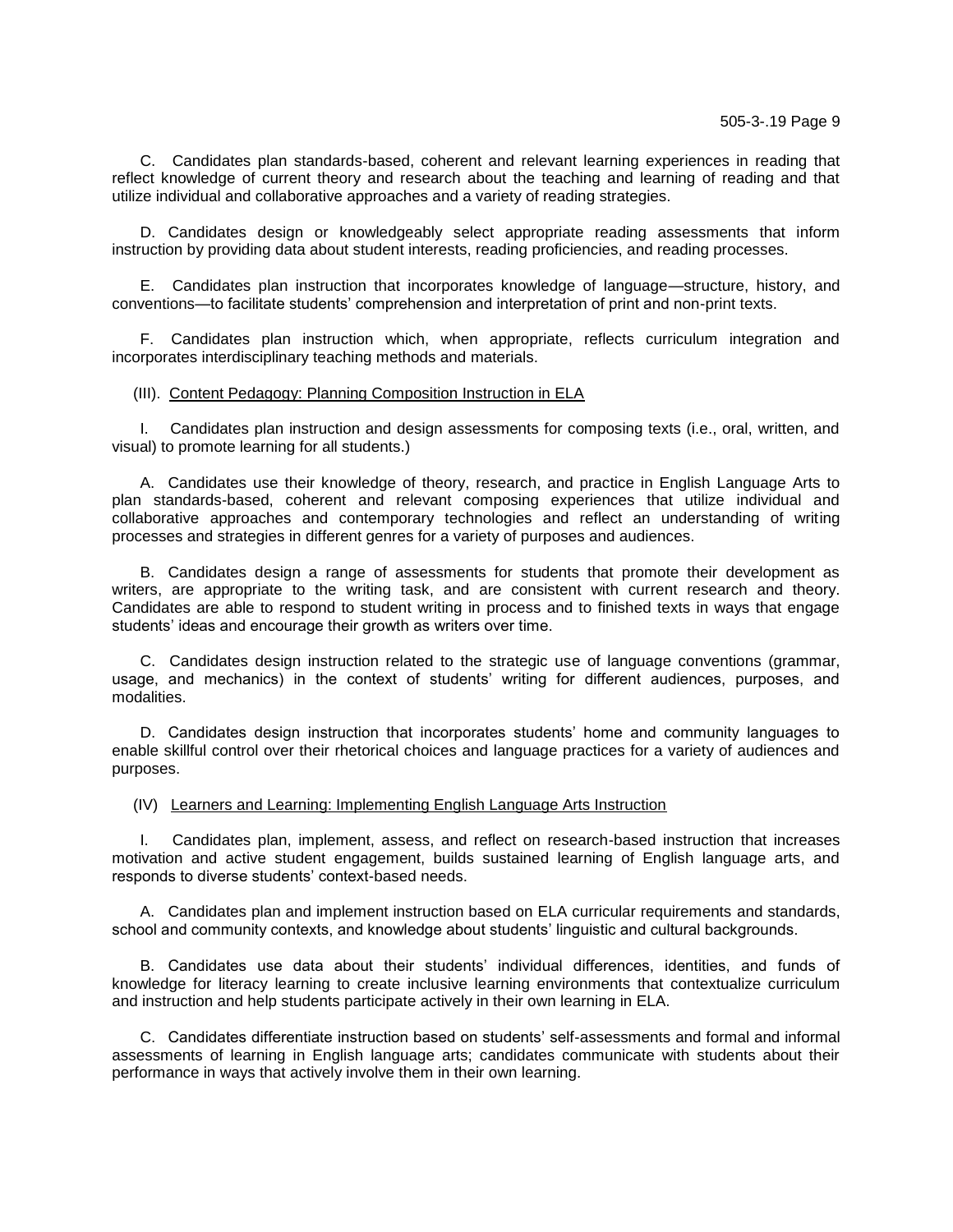D. Candidates select, create, and use a variety of instructional strategies and teaching resources, including contemporary technologies and digital media, consistent with what is currently known about student learning in English Language Arts.

## (IV). Professional Knowledge and Skills

I. Candidates demonstrate knowledge of how theories and research about social justice, diversity, equity, student identities, and schools as institutions can enhance students' opportunities to learn in English Language Arts.

A. Candidates plan and implement English language arts and literacy instruction that promotes social justice and critical engagement with complex issues related to maintaining a diverse, inclusive, and equitable society.

B. Candidates use knowledge of theories and research to plan instruction responsive to students' local, national and international histories, individual identities (e.g., race, ethnicity, gender expression, age, appearance, ability, spiritual belief, sexual orientation, socioeconomic status, and community environment), and languages/dialects as they affect students' opportunities to learn in ELA..

II. Candidates are prepared to interact knowledgeably with students, families, and colleagues based on social needs and institutional roles, engage in leadership and/or collaborative roles in English Language Arts professional learning communities, and actively develop as professional educators.

A. Candidates model literate and ethical practices in ELA teaching, and engage in/reflect on a variety of experiences related to ELA.

B. Candidates engage in and reflect on a variety of experiences related to ELA that demonstrate understanding of and readiness for leadership, collaboration, ongoing professional development, and community engagement.

(vi) Mathematics Concentration. Programs that prepare middle level teachers in the concentration area of mathematics shall meet the following standards published by the National Council of Teachers of Mathematics(NCTM) (2012):

(I) Content Knowledge. Candidates of middle level mathematics demonstrate conceptual understanding and apply knowledge of major mathematics concepts, algorithms, procedures, connections, and applications within and among mathematical content domains.

(II) Mathematical Practices. Candidates of middle level mathematics solve problems, represent mathematical ideas, reason, prove, use mathematical models, attend to precision, identify elements of structure, generalize, engage in mathematical communication, and make connections as essential mathematical practices. Candidates understand that these practices intersect with mathematical content and that understanding relies on the ability to demonstrate these practices within and among mathematical domains and in their teaching.

(III) Content Pedagogy. Candidates of middle level mathematics apply knowledge of curriculum standards for mathematics and their relationship to student learning within and across mathematical domains. Candidates incorporate research-based mathematical experiences and include multiple instructional mathematical understanding and proficiency. Candidates provide students with opportunities to do mathematics by allowing students to talk about it, connect it to both theoretical and real-world contexts. Candidates plan, select, implement, interpret, and use formative and summative assessments for monitoring student learning, measuring student mathematical understanding, and informing practice.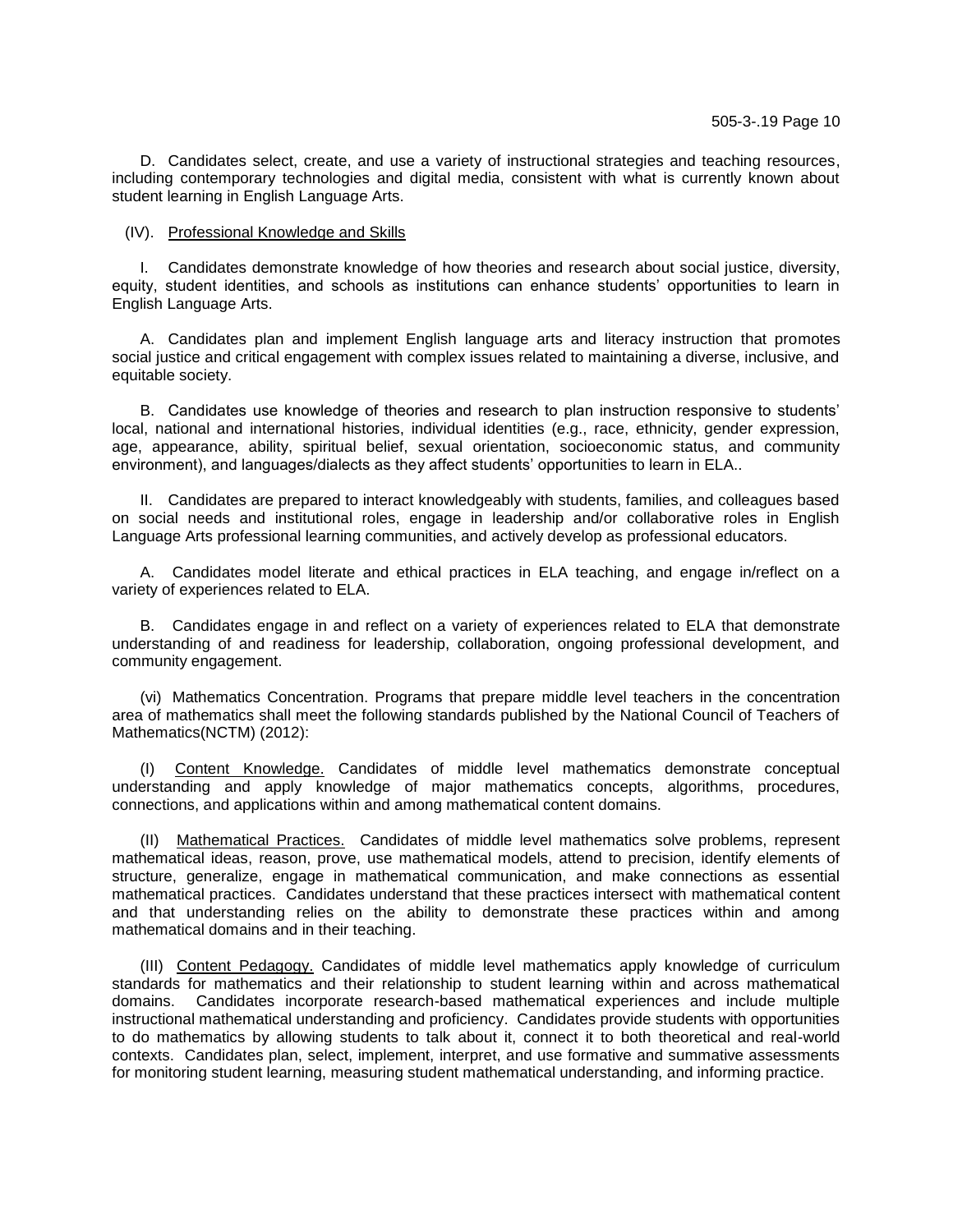(IV) Mathematical Learning Environment. Candidates of middle level mathematics exhibit knowledge of young adolescent learning, development, and behavior. They use this knowledge to plan and create sequential learning opportunities grounded in mathematics education research where students are actively engaged in the mathematics they are learning and building from prior knowledge and skills. Candidates demonstrate a positive disposition toward mathematical practices and learning, include culturally relevant perspectives in teaching, and demonstrate equitable and ethical treatment of and high expectations for all students. Candidates use instructional tools such as manipulatives, digital tools, and virtual resources to enhance learning while recognizing the possible limitations of such tools.

(V) Impact on Student Learning. Candidates of middle level mathematics provide evidence demonstrating that as a result of their instruction, secondary students' conceptual understanding, procedural fluency, strategic competence, adaptive reasoning, and application of major mathematics concepts in varied contexts have increased. Candidates support the continual development of a productive disposition toward mathematics. Candidates show that new student mathematical knowledge has been created as a consequence of their ability to engage students in mathematical experiences that are developmentally appropriate, require active engagement, and include mathematical-specific technology in building new knowledge.

(VI) Professional Knowledge and Skills. Candidates of middle level mathematics are lifelong learners and recognize that learning is often collaborative. They participate in professional development experiences specific to mathematics and mathematics education, draw upon mathematics education research to inform practice, continuously reflect on their practice, and utilize resources from professional mathematics organizations.

(vii) Science Concentration. Programs that prepare middle grades teachers in the concentration area of science shall meet the following standards adapted from the National Science Teachers' Association (NSTA) (2011):

(I) The program shall prepare candidates who can understand and articulate the knowledge and practices of contemporary science. They interrelate and interpret important concepts, ideas, and applications in the fields of biology, physical sciences and earth and space science. The sciences should be interwoven to develop interdisciplinary perspectives and mastery of competencies in each content area: life science, physical science, and Earth and space science:

- I. Candidates should be prepared in life science to lead students to understand:
- A. Features distinguishing living from nonliving systems;
- B. Characteristics distinguishing plants, animals, and other living things;
- C. Multiple ways to order and classify living things;
- D. Ways organisms function and depend on their environments;
- E. Ways organisms are interdependent;
- F. Reproductive patterns and life cycles of common organisms;
- G. Growth, change, and interactions of populations to form communities;
- H. Factors governing the structures, functions, and behaviors of living systems;
- I. Multiple systems of classification of organisms;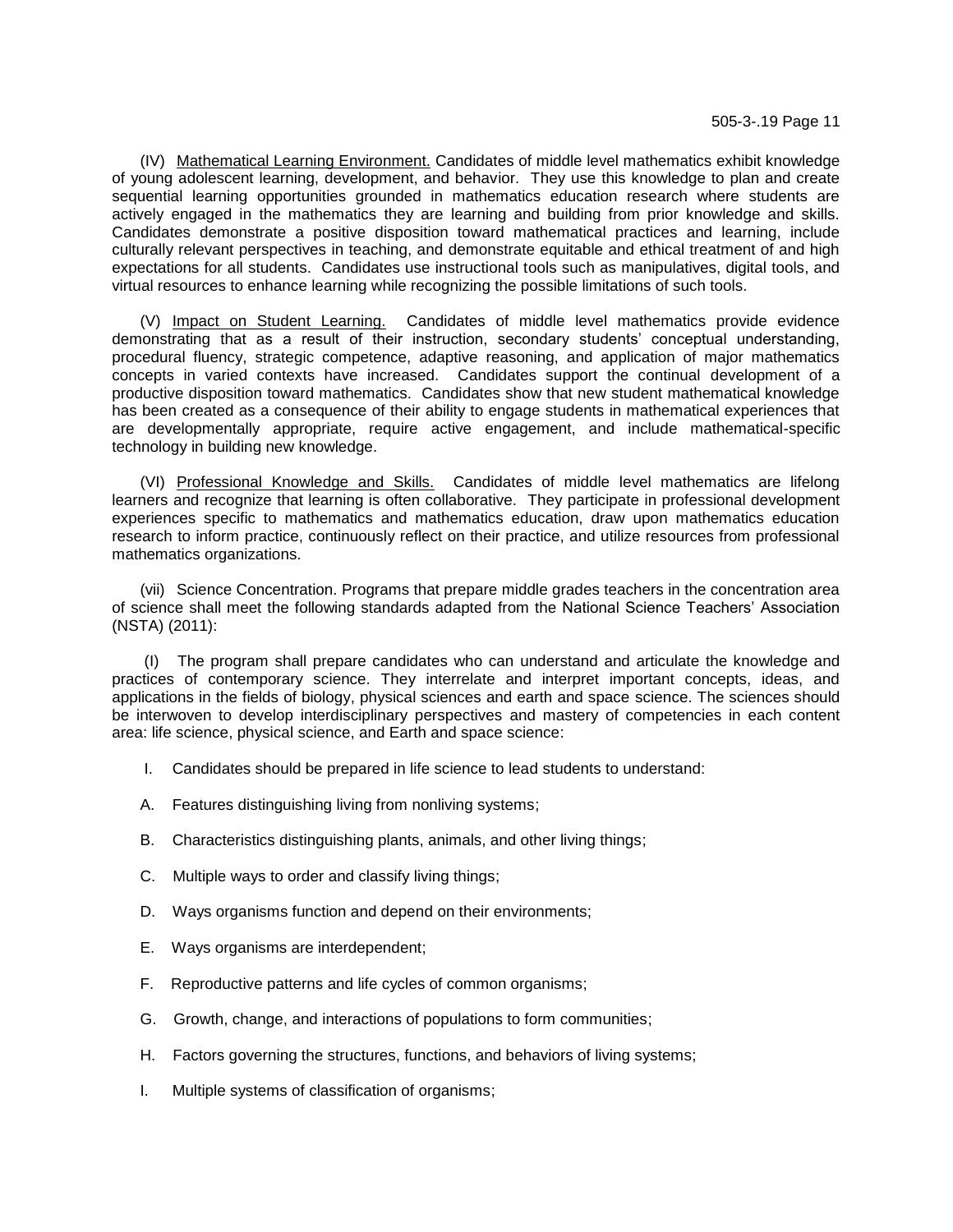- J. Cycles of matter, and flow of energy, through living and nonliving pathways;
- K. Natural selection, adaptation, diversity, and speculation;
- L. Structure, function, and reproduction of cells, including microorganisms;
- M. Levels of organization from cells to biomes;
- N. Reproduction and heredity, including human reproduction and contraception;
- O. Behavior of living systems and the role of feedback in their regulation; and
- P. Hazards related to living things including allergies, poisons, disease, and aggression.
- II. Candidates should be prepared in physical science to lead students to understand:
- A. Properties of matter such as mass, solubility, and density;
- B. Combinations of matter to form solutions, mixtures, and compounds with different properties;
- C. Variations in the physical and chemical state of matter and changes among states;
- D. Ordering and classification of matter and energy and their behaviors;
- E. Factors affecting the position, motion and behavior of objects;
- F. Properties of simple machines and tools, such as levers and screws;
- G. Properties of light, electricity, sound, and magnetism;
- H. Types of energy, energy sources, and simple transformations of energy;
- I. Properties and applications of sound, light, magnetism, and electricity;
- J. Potential and kinetic energies and concepts of work;
- K. Energy flow in physical and chemical systems, including simple machines;
- L. State of matter and bonding in relation to molecular behavior and energy;
- M. Conversation of matter and energy;
- N. Classifications of elements and compounds;
- O. Solvents (especially water) and solutions;
- P. Chemical nature of the earth and its living organisms; and
- Q. Chemical, electrical and radiation hazards.
- III. Candidates should be prepared in Earth and Space Sciences to lead students to understand:
- A. Natural objects in the sky and why they change in position and appearance;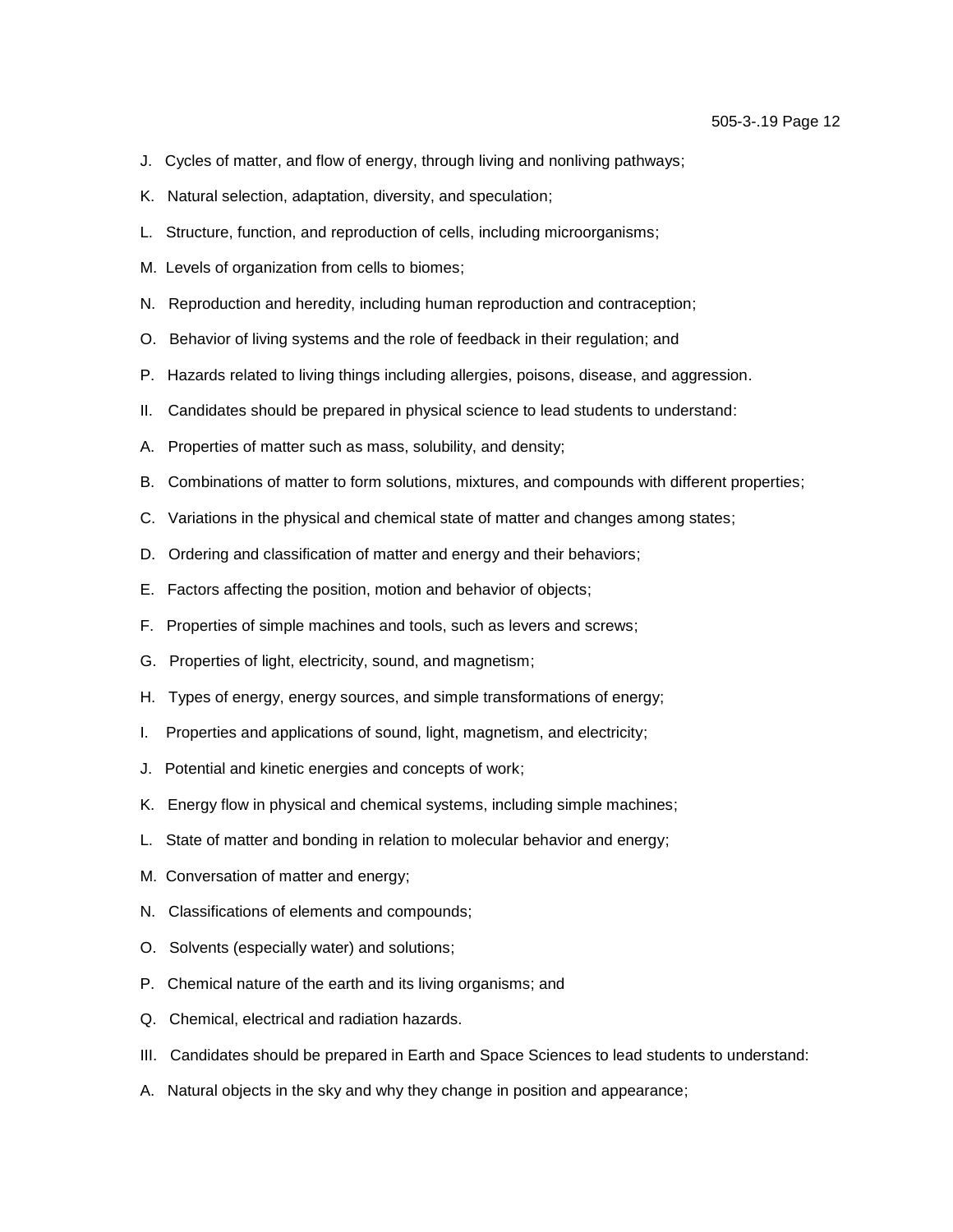- B. Causes of the seasons and seasonal changes;
- C. Changes in the atmosphere resulting in weather and climate;
- D. Changes in the Earth creating and eroding landforms;
- E. Basic properties of rocks, minerals, water, air, and energy;
- F. Differences between renewable and nonrenewable natural resources;
- G. Structures of objects and systems in space;
- H. Earth's structure, evolution, history and place in the solar system;
- I. Characteristics and importance of oceans, lakes, rivers, and the water cycle;
- J. Characteristics of the atmosphere including weather and climate;
- K. Changes in the Earth caused by chemical, physical and biological forces;
- L. Causes and occurrences of hazards such as tornadoes, hurricanes, and earthquakes;
- M. Characteristics and importance of cycles of matter such as oxygen, carbon, and nitrogen;

 N. Characteristics of renewable and nonrenewable natural resources and implications for their use; and

O. Interactions among populations, resources, and environments.

IV. Candidates should be prepared to create interdisciplinary perspectives and to help students understand why science is important to them and to lead students to understand:

A. Differences between science, as investigation, and technology as design;

B. Impact of science and technology on themselves and their community, and on personal and community health;

C. How to use observation, experimentation, data collection, and inference to test ideas and construct concepts scientifically;

D. How to use metric measurement and mathematics for estimating and calculating, collecting and transforming data, modeling, and presenting results;

E. Interrelationships of pure and applied sciences, and technology;

F. Applications of science to local and regional problems and the relationship of science to ones' personal health, well-being, and safety;

G. Historical development and perspectives on science including contributions of underrepresented groups and the evolution of major ideas and theories;

H. Applications of science to the investigation of individual and community problems;

I. Use of technological tools in science, including calculators and computers; and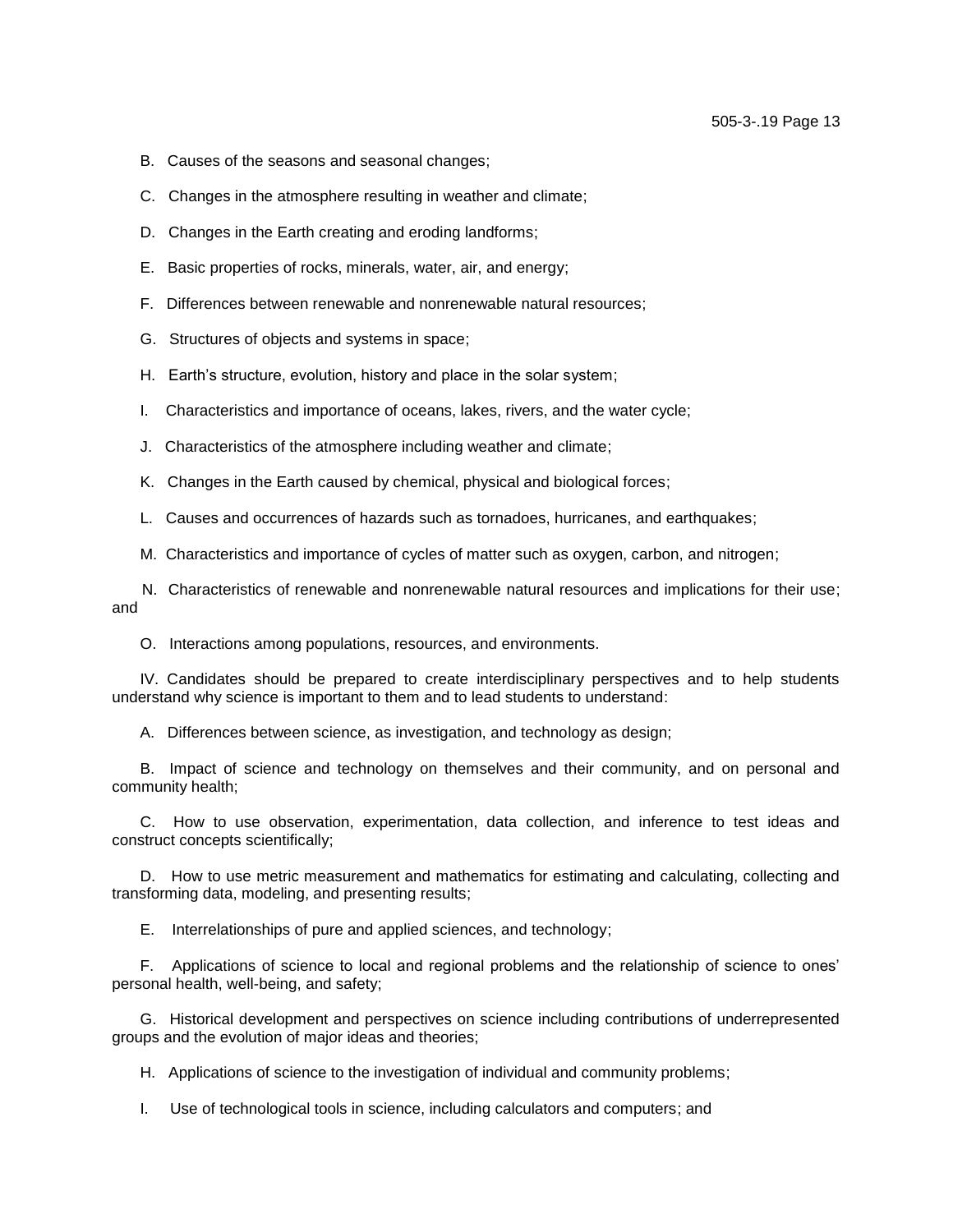J. Applications of basic statistics and statistical interpretation to the analysis of data.

(II) The program shall prepare candidates who understand how students learn and develop scientific knowledge;

(III) The program shall prepare candidates who are able to plan for engaging students in science learning by setting appropriate goals that are consistent with knowledge of how students learn science and are aligned with state and national standards. The plans reflect the nature and social context of science, practices of science and engineering, and appropriate safety considerations. Candidates design and select learning activities, instructional settings, and resources--including technology, to achieve those goals; and they plan fair and equitable assessment strategies to evaluate if the learning goals are met;

(IV) The program shall prepare candidates who can in a classroom setting, demonstrate and maintain chemical safety, safety procedures, and the ethical treatment of living organisms needed in the science classroom appropriate to their area of licensure;

(V) The program shall prepare candidates who can provide evidence to show that students' understanding of major science concepts, principles, theories, and laws have changed as a result of instruction by the candidate and that student knowledge is at a level of understanding beyond memorization;

(VI) The program shall prepare candidates who strive continuously to improve their knowledge and understanding of the ever changing knowledge base of both content and science pedagogy. They identify with and conduct themselves as part of the science education community.

(viii) Social Studies Concentration. Programs that prepare middle grades teachers in the concentration area of social studies shall meet the following standards published by the National Council for the Social Studies:

(I) The program shall prepare candidates in social studies who possess the knowledge, capabilities, and dispositions to organize and provide instruction at the appropriate school level for the study of culture and cultural diversity;

The program shall prepare candidates in social studies who possess the knowledge, capabilities, and dispositions to organize and provide instruction at the appropriate school level for the study of time, continuity, and change;

(III) The program shall prepare candidates in social studies who possess the knowledge, capabilities, and dispositions to organize and provide instruction at the appropriate school level for the study of people, places, and environment;

(IV) The program shall prepare candidates in social studies who possess the knowledge, capabilities, and dispositions to organize and provide instruction at the appropriate school level for the study of individual development and identity;

(V) The program shall prepare candidates in social studies who possess the knowledge, capabilities, and dispositions to organize and provide instruction at the appropriate school level for the study of individuals, groups, and institutions;

(VI) The program shall prepare candidates in social studies who possess the knowledge, capabilities, and dispositions to organize and provide instruction at the appropriate school level for the study of power, authority and governance;